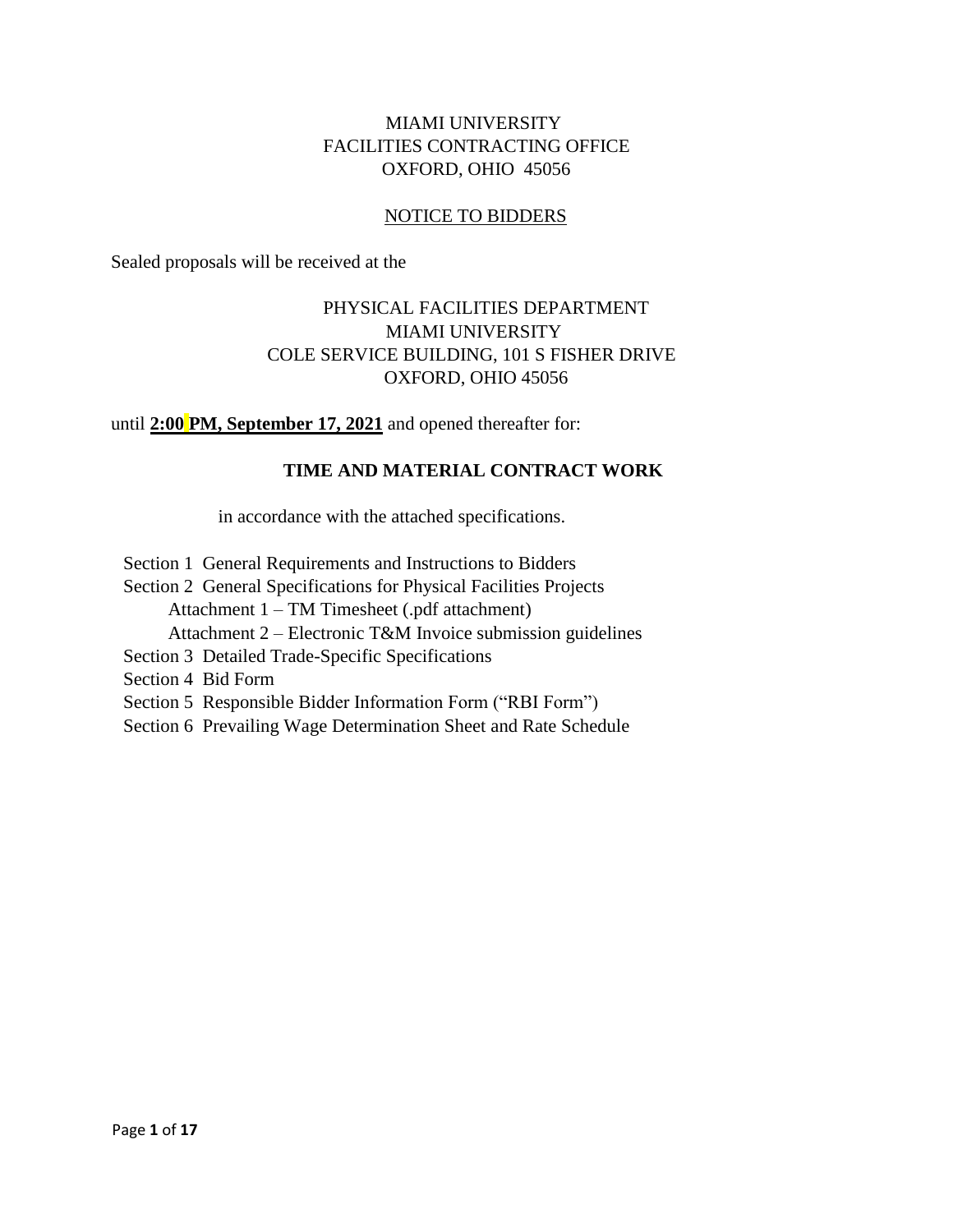## MIAMI UNIVERSITY OFFICE OF FACILITIES CONTRACTING

# **TIME AND MATERIAL WORK**

### Section 1 - GENERAL REQUIREMENTS AND INSTRUCTIONS TO BIDDERS

- 1.01 Bids are invited for furnishing labor, service, equipment and/or materials in the trade(s) described in Section 3 of these specifications for maintenance and repair work, alterations, and other minor construction on an "as needed" basis at the Oxford, Hamilton, Middletown, and West Chester Campuses of Miami University. All work under this Contract shall be in accordance with the following General and Detailed Specifications, and with supplemental plans and specifications as may be required and issued for any specific Work Order to be accomplished pursuant to this Contract.
- 1.02 Bids are to be submitted on the official Bid Form attached to these specifications. Other inclusions with the Bid submission include:
	- Responsible Bidder Information Form (furnished)

All forms must be filled in completely. Failure to submit required materials or to provide information as required may be cause for rejection of the Bid.

- 1.03 Bids and the Responsible Bidder Information Form may be submitted via mail, email to [davidsea@miamioh.edu,](mailto:davidsea@miamioh.edu) or by hand-delivery to the Physical Facilities Department, Cole Service Building, 101 South Fisher Drive, Oxford, Ohio 45056 no later than **2:00PM on September 17, 2021.**
- 1.04 Bid submissions should clearly indicate the name of the particular Time and Material trade for which the bid is submitted.
- 1.05 Bidders are responsible for delivery of a Bid prior to the bid opening time as noted in 1.03 above. Bids and/or Bid revisions received after the due date and time will not be considered.
- 1.06 Bids may be withdrawn up until the time of the opening. Bids may not be withdrawn after opening and shall be firm for a period of 60 days.
- 1.07 Miami University reserves the right to accept or reject any or all Bids, or parts of Bids, and to waive any technicalities or irregularities. The University also reserves the right to award multiple contracts and to award separate contracts for prevailing wage work and non-prevailing wage work.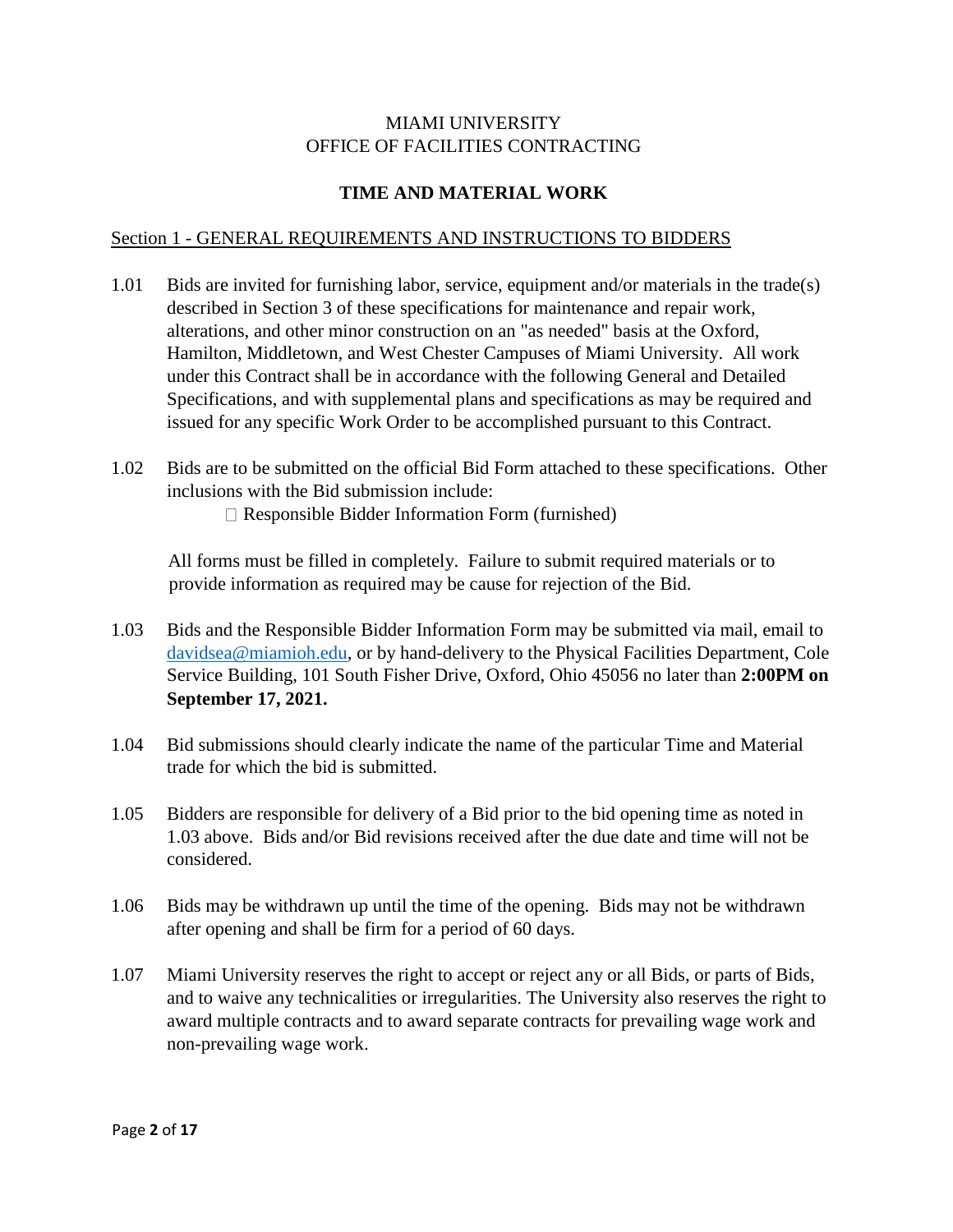Bidders shall propose hourly rates for the various worker classifications listed on the Bid Form for both non-prevailing and prevailing wage work. The University will use the Best Value selection criteria in making contract awards with the intent of entering into contracts with the Bidders that University determines, in its sole discretion, offer the Best Value to the University. Factors that will be considered by the University include, but are not limited to, the hourly rates proposed, the information provided on the RBI form, the conduct and performance of the Bidder in performing previous work at the University or any other public or private entity (which includes the number, nature and outcome of any "72-Hour Notice Letters", "Article 8" Claims/ proceedings), and any court claims or proceedings involving the Bidder.

1.08 Contracts will be awarded only to Contractors experienced in the trade being bid. Bidders must be able to document satisfactory experience in servicing various commercial/industrial accounts in the particular trade.

The Bidders must complete the RBI Form furnished in the Bid Documents which shall include, but not be limited to, the following information: the names of the company's principals; the overall experience and size of the company; the number, classifications, and experience levels of full-time employees (including foreman level); and the equipment and facilities of the company. This information is required of all Bidders, regardless of current or past association with the University.

1.09 Contractors must be prepared to provide sufficient skilled tradesmen, equipment and material to accomplish work under various Work Orders, concurrently, during the University's peak construction season. Depending upon the specific needs of the University, the proven capabilities of a Contractor at various sized projects, the size of the Contractor's regular work force, the ability of the Contractor to draw on a recognized pool of skilled craftsmen, and the amount of yearly work normally accomplished by the University, the University reserves the right to award separate Contracts using the selection criteria set forth in Section 1.07. Additionally, in awarding separate Contracts, the relative size of the various Bidders' full-time workforces, in comparison to the needs of the University will be a consideration in determining separate/multiple Contract award(s).

Contractors shall have the capability of responding to the needs of the University on an emergency basis. Emergency response time shall be 2-4 hours and may require a varied number of personnel.

1.10 For Time and Material Prevailing Wage Work the Contractor's assignment of employees for the Work by classifications, e.g., journeyman, laborers and apprentices, and the ratio of one to another, must conform to ratios established by the State of Ohio Department of Commerce Bureau of Wage & Hour Administration. All workers and laborers performing prevailing wage work must be paid the then-current prevailing rate of wages as established and as may be adjusted during the term of the Contract by the State of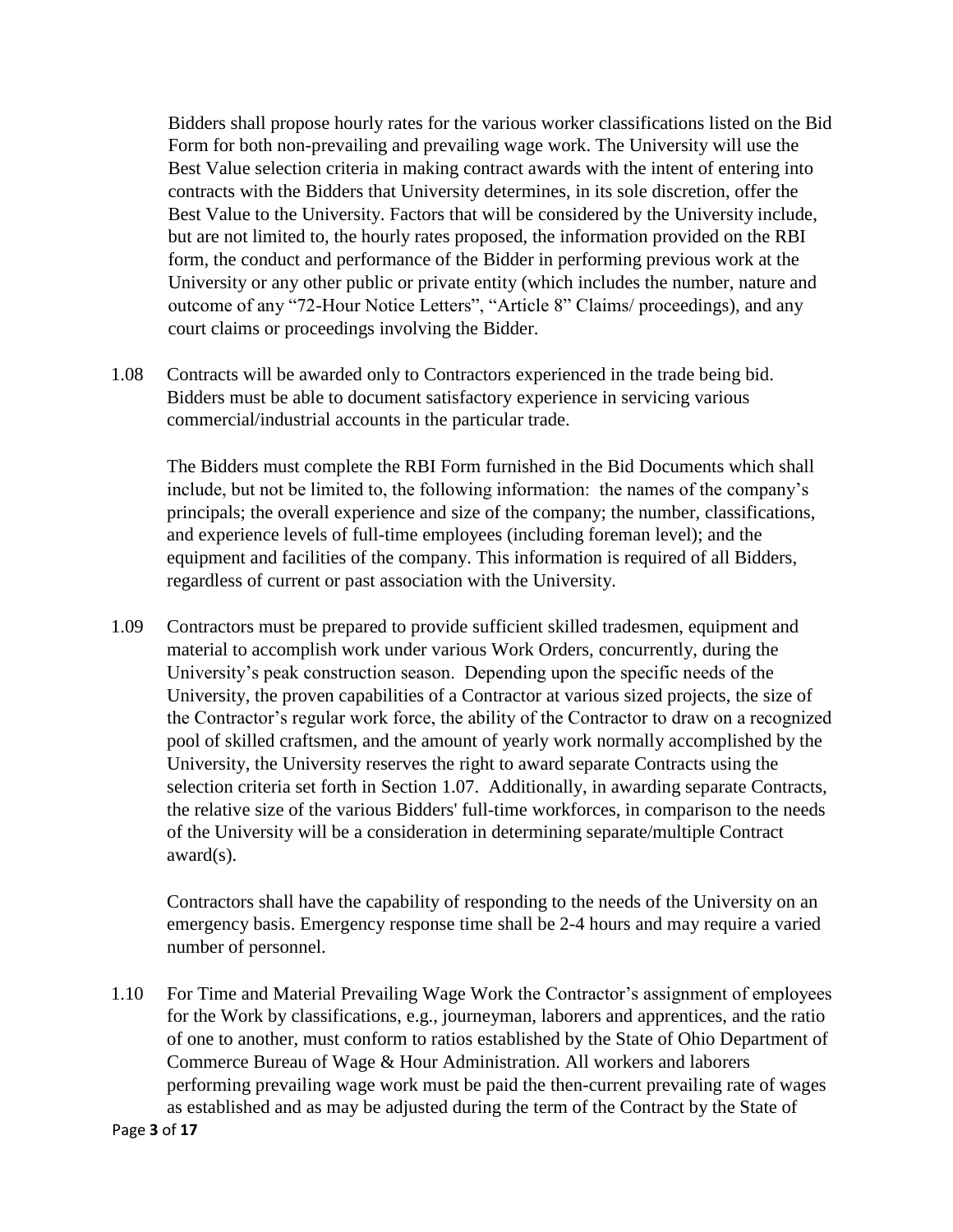Ohio Department of Commerce Bureau of Wage & Hour Administration. The University expects the Contractor to furnish suitable and fully qualified workers to perform the Work. The University reserves the right to determine the appropriate use of any workers on any given Work Order.

- 1.11 The inability of the Contractor to provide sufficient skilled craftsmen on a timely basis may serve as grounds for the University to either cancel the Contract and/or to contract with other contractors to perform any work that is beyond the capability of the Contractor(s) originally awarded this Work.
- 1.12 The Contractor is expected to furnish, at no additional cost, all machinery, tools and hand power tools normally associated with the trade being bid. A general, but non-exhaustive, list of such items is contained in the detailed specifications (Section 3) for each trade.

In the event that large equipment or specialty tools are required for a certain Work Order, the Contractor shall notify the Project Manager, and the University may, at its option, authorize its rental and reimburse the Contractor at the documented/submitted rental cost receipt (including documented assessment of applicable sales/use tax).. The Contractor will be paid for such owned equipment only for such time as the equipment was actually required for the Work. Downtime due to repairs, maintenance and weather will not be paid. Failure by the Contractor to provide sufficient tools of the trade for work assigned may constitute just cause for immediate termination of the Contract.

1.13 Contractors shall complete Work contemplated under this Contract in accordance with University-issued Work Orders.

All Work Orders will be classified as one of the following:

- a) Non-Prevailing Wage Work; or
- b) Prevailing Wage Work.
- a) Non-Prevailing Wage Work constitutes time and material work that is performed on a public improvement project wherein neither the Work Order itself nor the fairly estimated total overall project costs exceed the statutory threshold levels set for new construction or renovation/repair. This category of work is not subject to the prevailing wage provisions set forth in Ohio Revised Code Chapter 4115. The Bidder shall submit its hourly rate for each of the worker classifications listed on the Bid Form. The hourly rates shall include all wages, benefits, overhead, profit, insurance, general home office and administrative expenses, (including applicable sales/use taxes), and travel for nonemergency work.
- b) Prevailing Wage Work constitutes time and material work performed on a public improvement project wherein either the Work Order estimate itself or the fairly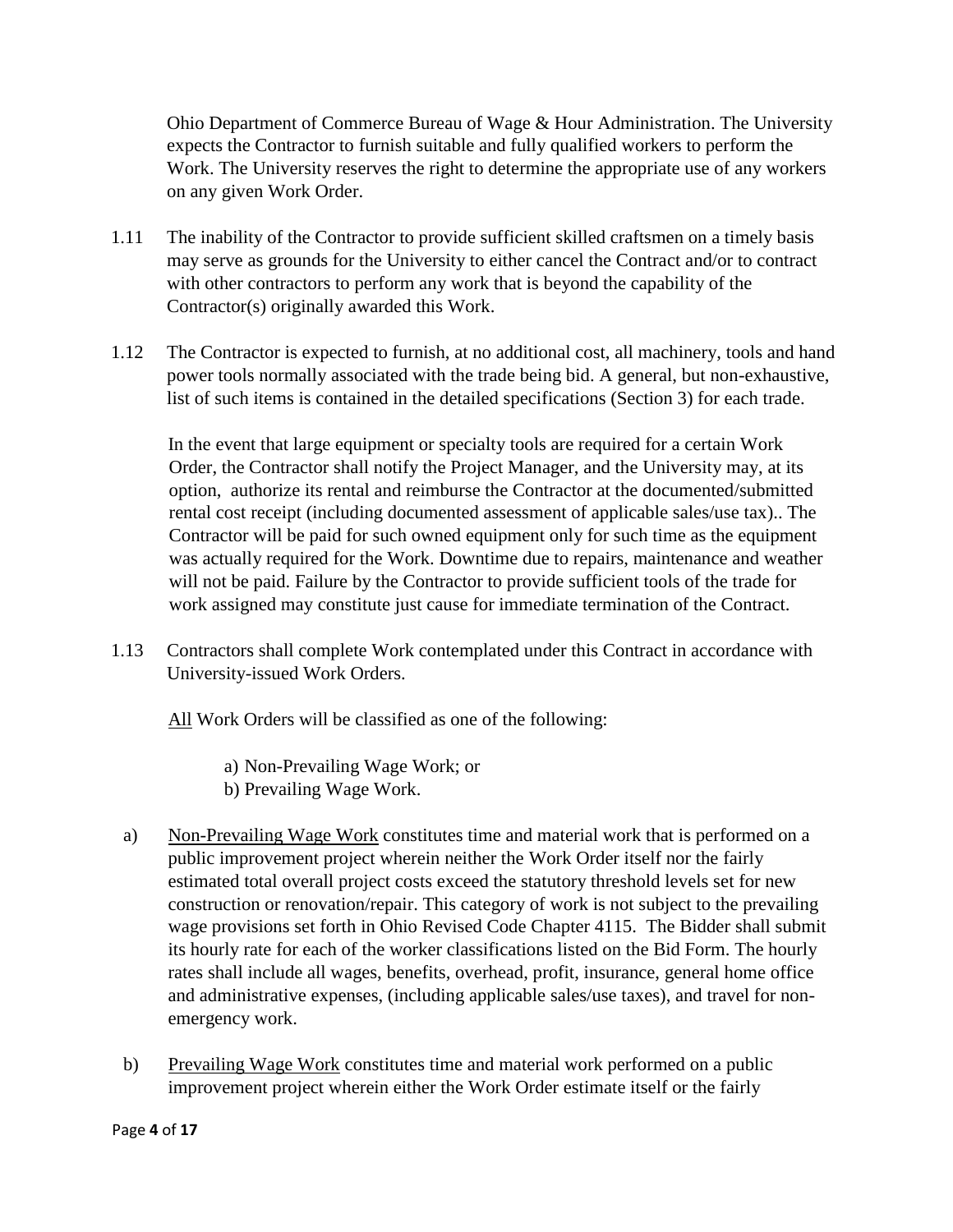estimated total overall project costs exceed the statutory threshold levels set for new construction or renovation/repair. Work performed under Work Orders designated as Time & Material Prevailing Wage Work is subject to all the provisions, duties, obligations, remedies and penalties of Ohio Revised Code Chapter 4115, which requires, among other things, that the Contractor pay all laborers and workers (including those of any subcontractors) all wage increases in the locality during the term of the Contract. The prevailing wage rates, as attached to these Bid Specifications, and as may be amended during the term of this Contract by the State of Ohio Department of Commerce Bureau of Wage & Hour Administration, shall set the minimum payment of wages for T&M Prevailing Wage Work. The Bidder shall submit its hourly rate for each of the worker classifications listed on the Bid Form. The hourly rates shall include all wages, benefits, overhead, profit, insurance, general and administrative expenses, and travel for non-emergency work.

The Director of Facilities Contracting shall serve as the "Prevailing Wage Coordinator" for Miami University. The Contractor and any subcontractors performing Work that has been designated as T&M Prevailing Wage Work must comply with all requirements of Chapter 4115 of the Ohio Revised Code, including Section 4115.071, which requires the delivery of a certified copy of the Contractor's/subcontractor's certified payroll report. The certified payroll report must contain all of the necessary information set forth under the statute and must be submitted at the time of the request for payment. At the conclusion of the work listed on a Work Order, the Contractor must submit the Affidavit required under ORC Chapter 4115 of the Ohio Revised Code. Final payment will not be released to the Contractor until the Affidavit is received by the University.

- 1.14 Adjustments to a specific worker classification hourly rate for both Time & Material Non-Prevailing Wage Work and Prevailing Wage Work will be made by the University upon, and effective from, the date of an adjustment to a worker classification rate made by the State of Ohio Department of Commerce Bureau of Wage & Hour Administration ("Wage and Hour Administration") . Ten (10%) percent of the increase amount will also be added to the affected worker classification's hourly rate to cover overhead. Note: The wage adjustment will be made only to the affected worker classification(s) hourly rate(s). This hourly rate adjustment is not intended to be an "across the board" increase to all of the worker classifications in that skilled crafts union. (For example if Wage and Hour sends a notice of a "Welder A" rate increase for the Ironworker Local 44 Skilled Craft Trade Union, the other worker classifications in that union, such as Welder B, ironworker reinforcing, etc., will not automatically be given the rate adjustment.)
- 1.15 The Contractor and anyone acting on its behalf shall not discriminate against or intimidate any person hired for performance of the work by reason of race, color, religion, creed, sex, national origin, military status (including protected veteran status), or disability.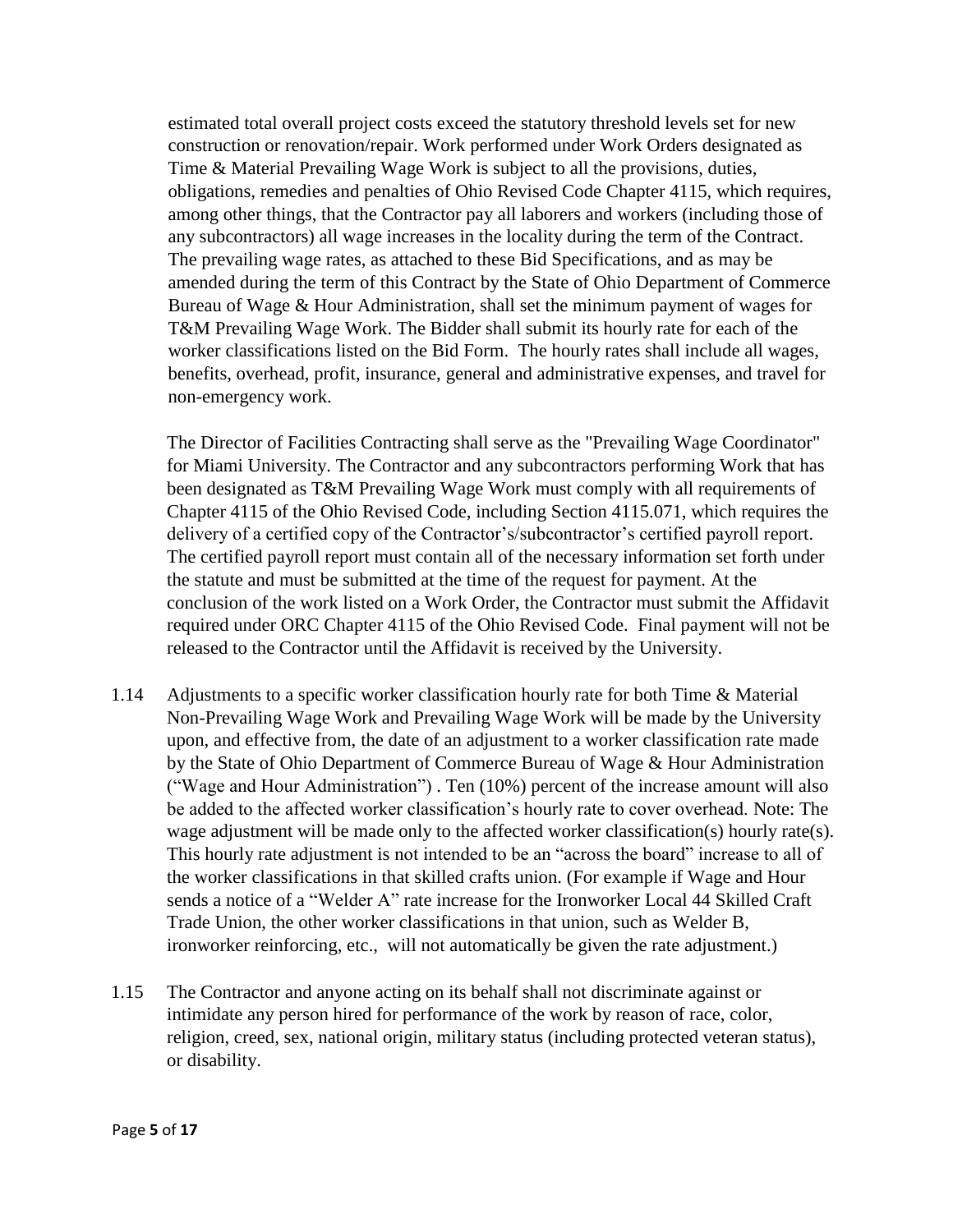- 1.16 Work is to be performed upon the issuance of a University-issued Work Order, and except in emergency call-in situations, Contractors performing work without a properly issued Work Order do so at the risk of not being paid for such work.
- 1.17 In the event that any information submitted by a Bidder is unclear to the University, the University may request additional written explanation from the Bidder for award evaluation. Bidders failing to provide adequate information in a timely manner may be considered non-responsible, and the Bid subject to rejection.
- 1.18 Prior to Contract award, the successful Bidder must provide a current Worker's Compensation Insurance Certificate and proof of General Liability Insurance (an Accord form is acceptable) in the amounts set forth below, and must continuously maintain such BWC and liability insurance throughout the term of the Contract: A Commercial General Liability policy and Business Automobile Liability policy to provide insurance and limits as indicated below. An Umbrella or Excess Liability policy may be used to reach such limits.

Policy Limits - Commercial General Liability

\$2,000,000 General Aggregate \$2,000,000 Products/Completed Operations Aggregate \$1,000,000 Occurrence Limit \$1,000,000 Personal and Advertising Injury Limit \$100,000 Fire Legal Liability Limit \$10,000 Medical Payments

Policy Limits - Business Automobile \$500,000Combined Single Limit

Such certificate of insurance must name Miami University as an additional insured throughout the length of the Contract, including any and all renewal terms.

- 1.19 Additional conditions precedent to the execution of a Contract are:
	- a) If the Bidder is a corporation, but is not incorporated under the laws of Ohio, submission to the University of a Certificate of Good Standing from the Ohio Secretary of State showing the right of the Bidder to do business in Ohio; or, if the Bidder is a person or partnership, proof that the Bidder has filed with the Ohio Secretary of State a Power of Attorney designating the Ohio Secretary of State as the Bidder's agent for the purpose of accepting service of summons in any legal action brought as a result of the Work described in these Specifications.
	- b) Verification of DFWP enrollment no later than the contract execution date; and,
	- c) Verification that the Contractor is not subject to an "unresolved" finding for recovery under O.R.C. 9.24.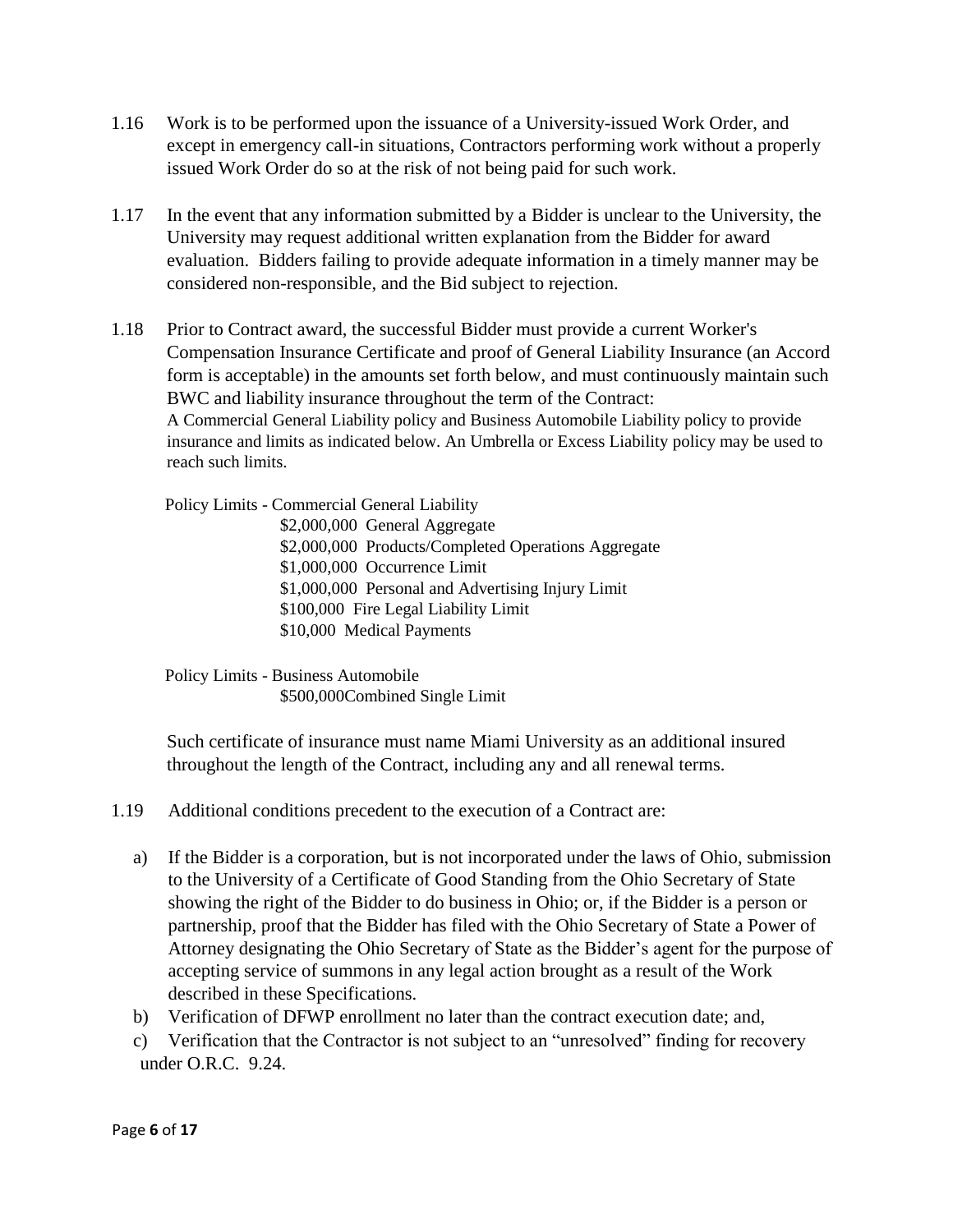1.20 Miami University supports the state's Encouraging Diversity, Growth, and Equity (EDGE) Business Development Program. The University has set a 7% goal for EDGEcertified business participation on University construction projects, and all design firms and Contractors with whom the University contracts are encouraged to support the participation of EDGE certified businesses by making a good faith effort to utilize goods, services, materials and labor supplied by certified EDGE businesses. For more information and to obtain a listing of EDGE-certified businesses, contact the State of Ohio EDGE Certification Office [www.EDGE.ohio.gov.](http://www.edge.ohio.gov/)

Please notify the University if you are an EDGE-certified business, or if you intend to utilize EDGE-certified businesses as subcontractors and/or material suppliers on any Work Orders.

- 1.21 The University has discretion in its assignment of all Work under the T&M process and The University reserves the right to separately bid or directly contract with other contractors for the type of Work typically performed by any trade contactor that is awarded work under a Time and Material Contract at the University. The University cannot guarantee any particular hours of work for any work classification to Contractors assigned work in any given trade.
- 1.22 Contractors are not permitted to sub-contract any construction labor or equipment repair without prior written approval of the designated University staff. The Contractor is liable for the acts and omissions of its subcontractors and for ascertaining that its subcontractors adhere to the requirements of the Contract and all applicable laws.
- 1.23 Contractors and subcontractors may be subject to payment of the various city income taxes and must comply with all applicable city ordinances and codes pertaining thereto. Upon award of Contract, the University will provide Contractors with copies of forms and information from the City of Oxford relative to the payment of taxes and reporting duties.
- 1.24 Work Control, Timekeeping, Invoicing:
	- a) The University's designated staff will determine priorities, approve all Work Orders and will oversee the performance of the work associated with a given Work Order.
	- b) Except in situations that are deemed an emergency by the University, all Contractors must contact the designated staff within 2 days of receipt of the Work Order and prior to beginning any Work for direction regarding the scope of and expected completion time frame for the Work. Contractors must also verify with the University's designated staff whether the University will supply any of the necessary materials for the given Work Order. Contractors working on the Oxford campus, as directed by the University's designated staff, may be required to contact the Physical Facilities Department each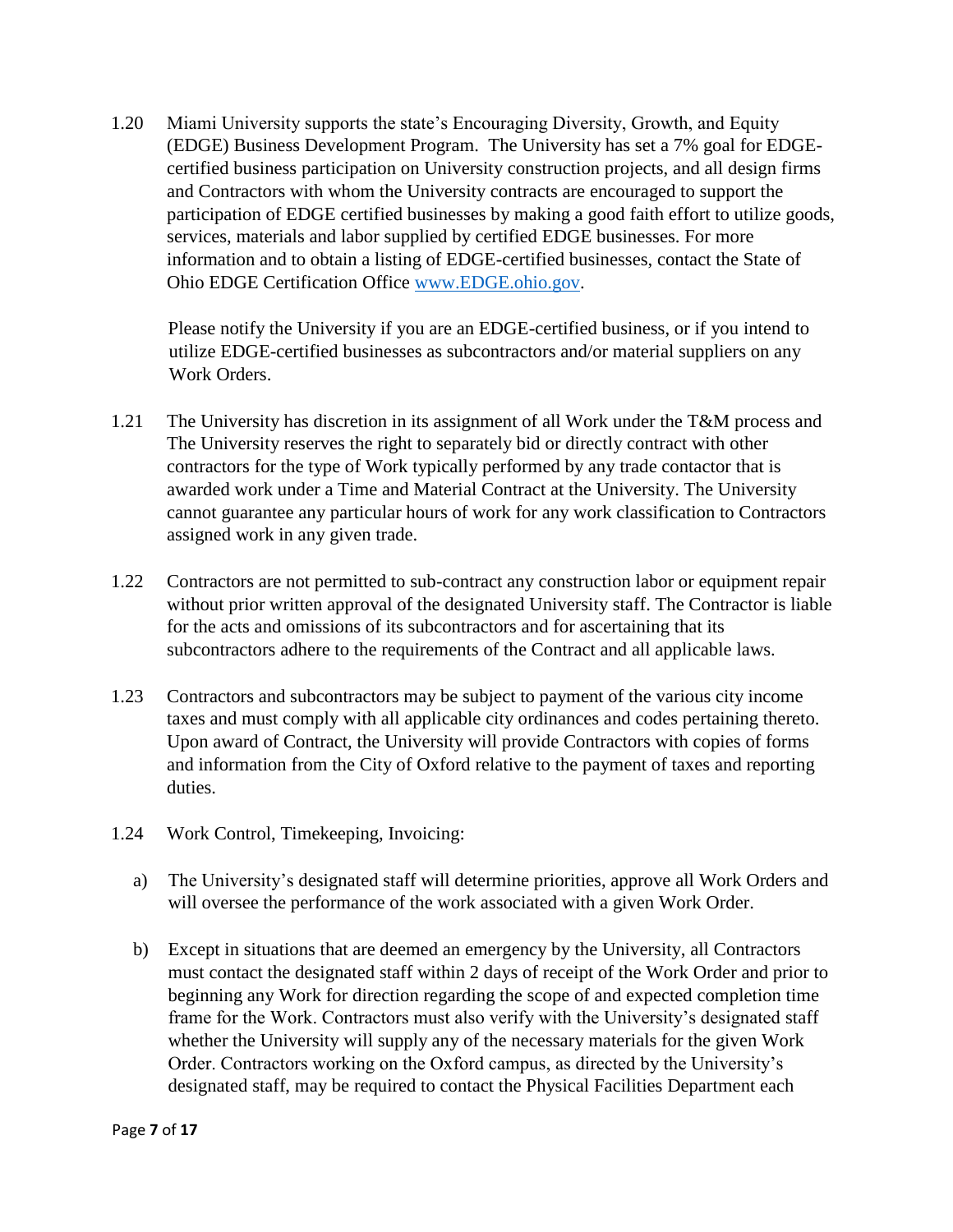morning when beginning assigned Work to report the Work Order number, the building and floor in which they are working, any potential hazard precautions (hot work for example), and the names of people working that day. Contractors working at the Regional campuses are to report in the same manner to the respective facilities manager. Specialty keys or card swipes may be issued on a daily basis from a lockbox or at the Operations Center in the Cole Service Building for work on the Oxford campus. Arrangements for the issuance of keys for the other campuses may be made when reporting to the respective campus. At the University's discretion, keys shall be returned at the end of each working shift. Failure to return keys as directed may be grounds for immediate termination of the Contract and/or waiver of the right to payment for those services associated therewith.

- c) Miami University Time and Material Work Weekly Time sheets (Attachment 1) shall be used by each Contractor and their subcontractors, if applicable, for each Work Order.
	- i) Each Contractor will submit to the University a list of all of its employees performing Work under the Contract. This list will include the employee's name, last four numbers of the employee's social security number, the worker classification, and the worker's rate of pay. This list will be entered in the University T&M Contract Invoice System, and each employee will be given a unique T&M ID number. Employees can be added, deleted, or changed in classification status by the Contractor submitting the proper information to the T&M Coordinator. The University will provide, upon request, an updated employee list for each Contractor whenever any change is made.
	- ii) Each Contractor shall maintain a T&M Weekly Time Sheet for each work order performed. The weekly time sheet will list each employee accomplishing work on that work order during that week, specific comments regarding work accomplished, and approximate percentage of completion, if known. This time sheet and work order should accompany the worker(s) and be completed onsite. It will form the basis for invoicing of all labor under this Contract and must be completed with sufficient detail for the approver to understand the work accomplished and the status of the work requested. The T&M Weekly Time Sheet shall also list the name and unique T&M ID number of each employee working each day on a given Work Order, with the employee's regular and overtime hours, if any, also listed.

Any overtime/Holiday work must be approved in advance by the University's designated staff and will be paid at the rate of one and ½ times the employee's hourly rate unless the Contractor is bound by the terms of a collective bargaining agreement, the terms of which shall govern for purposes of determining OT/Holiday pay rates. Failure to secure the University's advance approval for overtime pay may result in the Contractor's waiver of payment from the University of the overtime rate.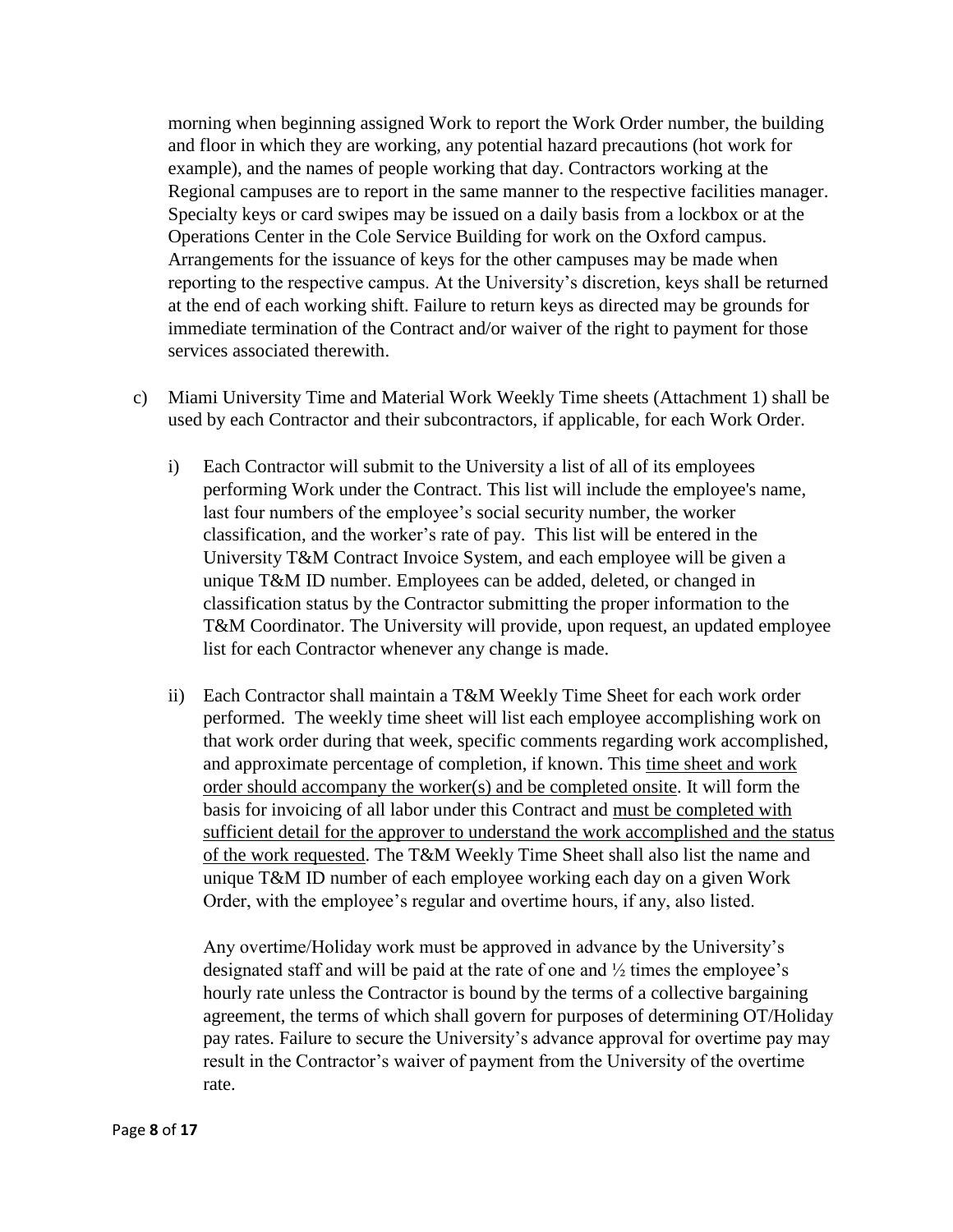- iii) Weekly time sheets form the basis for the billing of all labor under T&M Contracts. Each electronic invoice for payment must be accompanied by the corresponding completed Work Order time sheet(s) and the electronic work order. Time sheets shall be electronically submitted weekly by Wednesday of the following work week to [pfdadmin@miamioh.edu](mailto:pfdadmin@miamioh.edu) with the work order invoice package (see Attachment 2). Time sheets must be **fully completed**, timely and accurate. Failure to submit time sheets by submission cutoff day will likely delay payment and may result in the Contractor's waiver of the right to payment for those services.
- d) A separate subtotal shall be submitted for work order materials and equipment. The labor and materials invoices may be included as attachments in a single electronic submission for a given work order (see Attachment 2). Materials invoices shall include the complete Work Order number, a detailed listing of materials used, with itemized pricing (backup documentation), including any mark-up, and other pre-approved charges, such as equipment or tool rentals, and subcontractors. Invoices for materials and equipment shall be electronically submitted by the Wednesday of the following week. Any invoice submitted for material, supplies, equipment or tool rental, or other miscellaneous charges received more than 30 days after the date of the last labor entry may result in the Contractor's forfeiture of the payment for those costs and any associated markup. Once the University's designated staff approves the invoice as proper and complete, the invoice will be processed for payment.
- e) A Contractor's invoice for materials must be supported with copies of invoices/receipts evidencing the purchase from the original vendor. If materials are not readily available from the University's inventory, materials may be supplied from the Contractor's own stock or purchased new and must be detailed per item on the invoice, showing quantity used and price per piece, and will be paid at the cost submitted to and pre-approved by the University's designated staff.
- f) Consumable/Expendable Item Cost Responsibility If the University's designated staff determines that a particular consumable item is a specialty tool, the University will pay for the item and maintain ownership thereof.
- 1.25 The mark-up percentage for materials, approved rental equipment, and those subcontractors approved in advance by the University's designated staff for Time and Material Contracts is eight percent (8%).
- 1.26 The initial Contract term shall be in effect through October 1, 2026. The Contract may then be renewable thereafter for four additional one-year periods upon mutual agreement of both parties.
- 1.27 The Contract may be cancelled by either party at any time without cause during its term, upon 30-day written notice to the other party.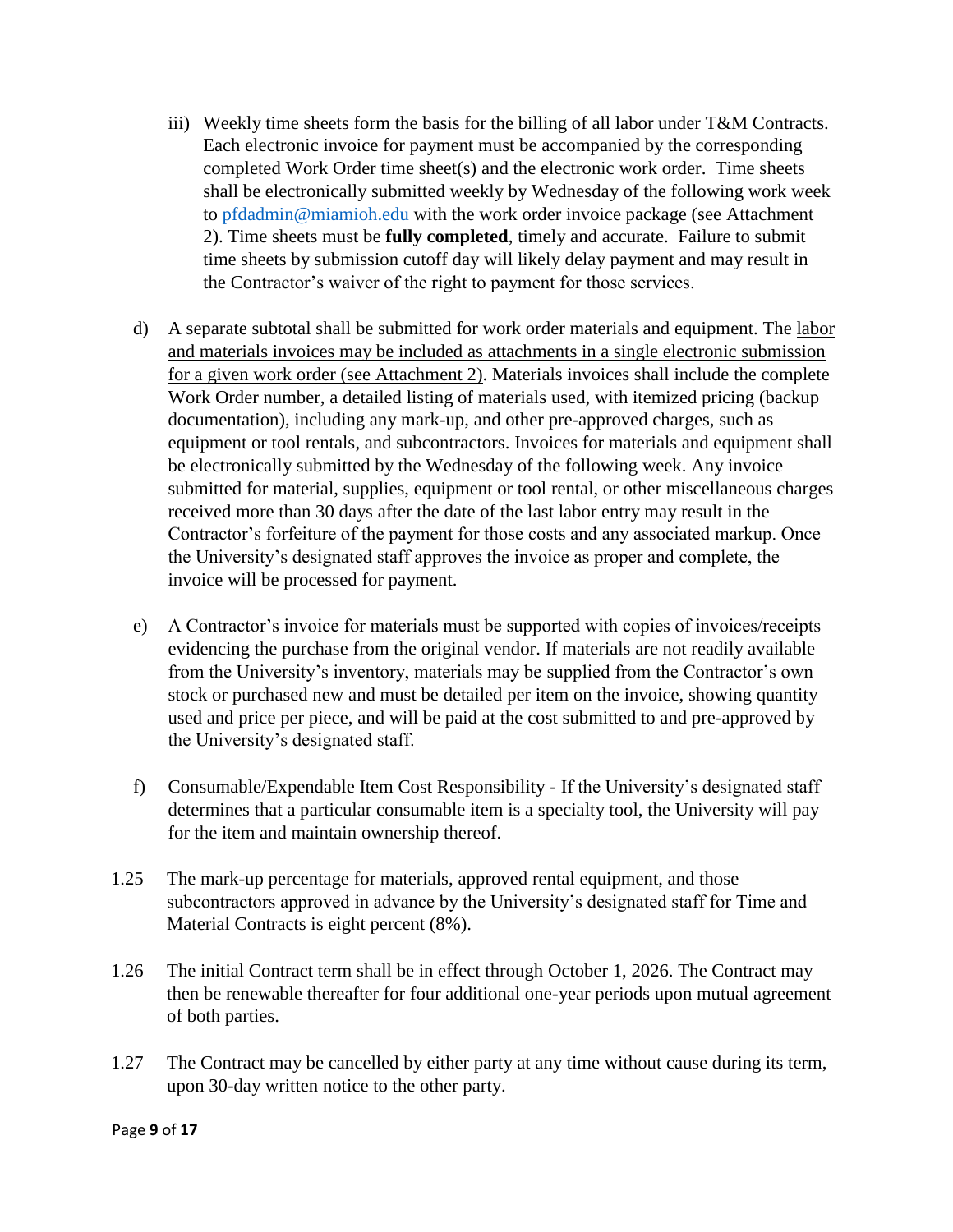- 1.28 Slow response time on projects, failure of the Contractor to adhere to safety practices and regulations or to pursue the work with diligence, poor productivity or inefficient work, poor workmanship and/or failure to timely submit timesheets/invoices and other required paperwork/items shall constitute grounds for withholding of payment(s) to the Contractor and, as determined in the sole discretion of the University, may constitute grounds for immediate termination of the Contract by the University for cause. Miami University reserves the right to require the removal of any employee of the Contractor whose conduct or workmanship is unsatisfactory to the University.
- 1.29 Additional Contractor Representation

By submitting a Bid the Contractor represents, warrants, and covenants (as applicable) to the University that it is not boycotting any jurisdiction with whom the State of Ohio can enjoy open trade, including Israel, and will not do so during the term of this contract or any extension of this contract.

- 1.30 For any additional information on the Work to be performed and to arrange for an on-site inspection prior to bidding contact the University's designated staff. Questions regarding bidding and Contract requirements should be addressed to Elizabeth Davidson, Director of Facilities Contracting, (513) 529-2453.
- 1.31 Contractor Background Check Requirement

The University strives to provide a safe and secure environment for its students, faculty, staff, visitors and other constituents, and to protect University funds, property and other assets from waste, fraud and abuse.

All Contractor personnel, including the personnel of any subcontractor engaged by Contractor, shall be required to undergo successful background screening prior to assignment to the University premises, jobsites or projects. The term "premises" is used in its broadest sense and includes, but is not limited to, all jobsites, projects and property owned, leased, operated or otherwise under the control of the University. Premises shall also include University information technology resources, whether accessed on campus or from a remote location. Contractor and its subcontractors shall be solely responsible for pre-assignment as well as recurring background screening for persons planned or scheduled for assignment on University premises. Contractor shall ensure this requirement is extended to all personnel with access to the University premises, including consultants that Contractor elects to use. By assigning personnel to University premises, Contractor attests that Contractor has completed a satisfactory background check on the personnel being assigned. The background check must be conducted prior to initial access to University premises by Contractor personnel.

Background checks shall be conducted utilizing either the identified University background check vendor or the Contractor's background check vendor, provided that such vendor conducts a background check that includes, at a minimum, the following checks: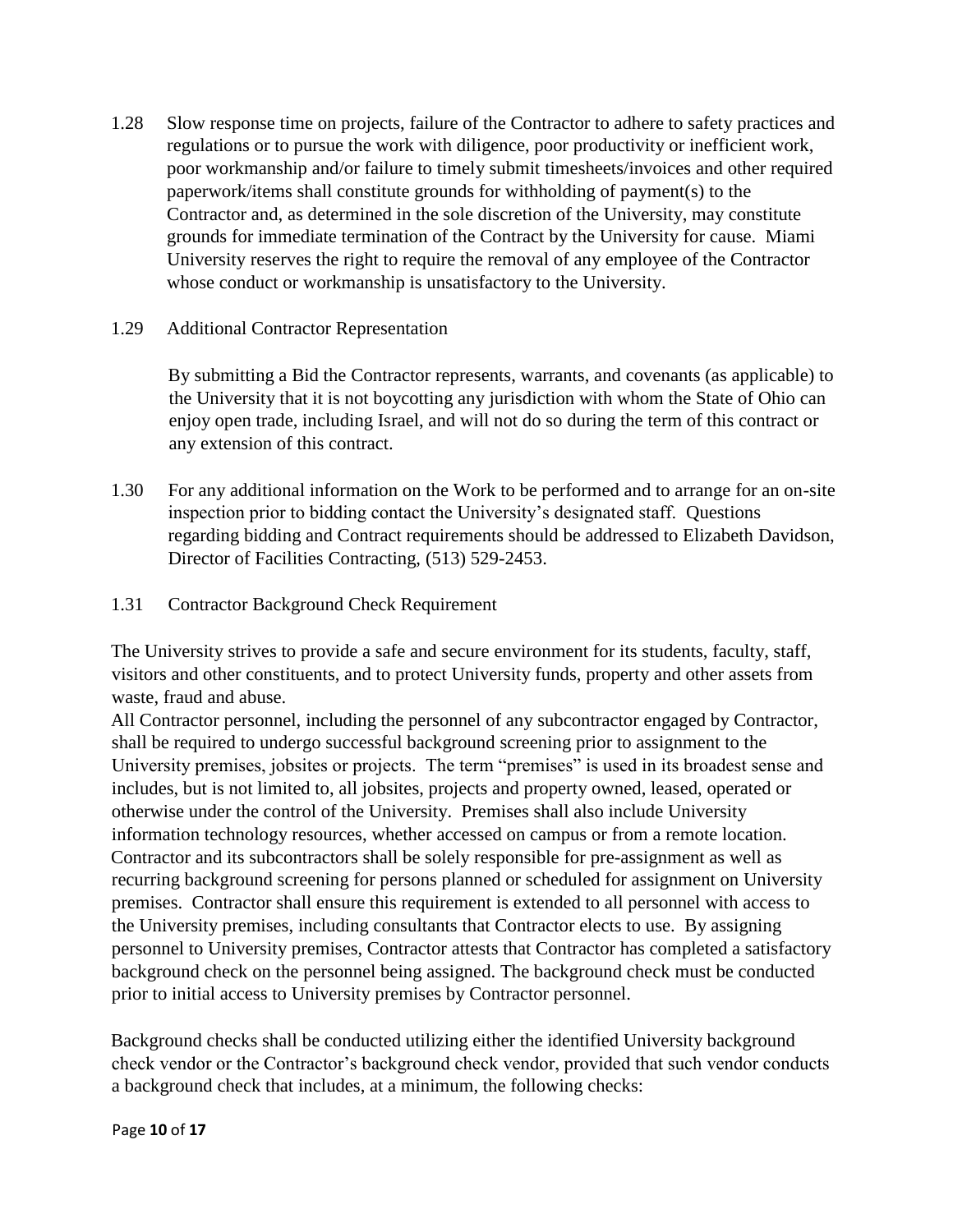- 1. Social Security Number (SSN) Validation and Address History.
- 2. Federal Criminal Database
- 3. County Felony and Misdemeanor (for past 7-year residence history)
- 4. National Sexual Offender Registry Search
- 5. Driving History (if contractor is required to operate a motor vehicle on University premises).

Background screening shall be at the Contractor's or its subcontractor's expense. Contractor/subcontractor may utilize a pre-existing background check provided that the background check is not more than five (5) years old, the employee in question has been continuously employed by Contractor/subcontractor since the date of the background check, and Contractor/subcontractor advises the University of any convictions that have occurred subsequent to the background check.

Any contractor or subcontractor that falsifies and/or knowingly reports an incorrect background status for its personnel assigned to and/or working on University premises shall be dismissed and removed from the job and barred from conducting further business with the University. Additionally, all Contractor Personnel are required to self-disclose any misdemeanor or felony convictions that occur while assigned at the University to the University's Human Resources within three business days of the conviction or upon return to a University assignment.

If during the initial background check, or at any time thereafter, it is discovered that any Contractor personnel has a criminal record that includes a felony or misdemeanor, the Contractor is required to inform the University. The following types of convictions will render an individual ineligible to perform work on University Premises unless a waiver is granted:

- 1. Drug offenses
- 2. Sexual offenses
- 3. Crimes of violence involving physical injury to another person
- 4. Child abuse, molestation or other crimes involving child endangerment
- 5. Murder
- 6. Kidnapping
- 7. Theft or embezzlement
- 8. Any crime involving moral turpitude
- 9. Any felony

Contractors seeking to utilize an employee or subcontractor with one of the above listed convictions must apply for a waiver from the University's Human Resources. Human Resources will consider the following factors when determining whether a waiver will be granted:

- 1. The nature and gravity of any criminal offense(s);
- 2. The individual's age at the time of the offense(s);
- 3. The number and type of offense (felony, misdemeanor, traffic violations, etc.);
- 4. The sentence or sanction for the offense and compliance with the sanction(s);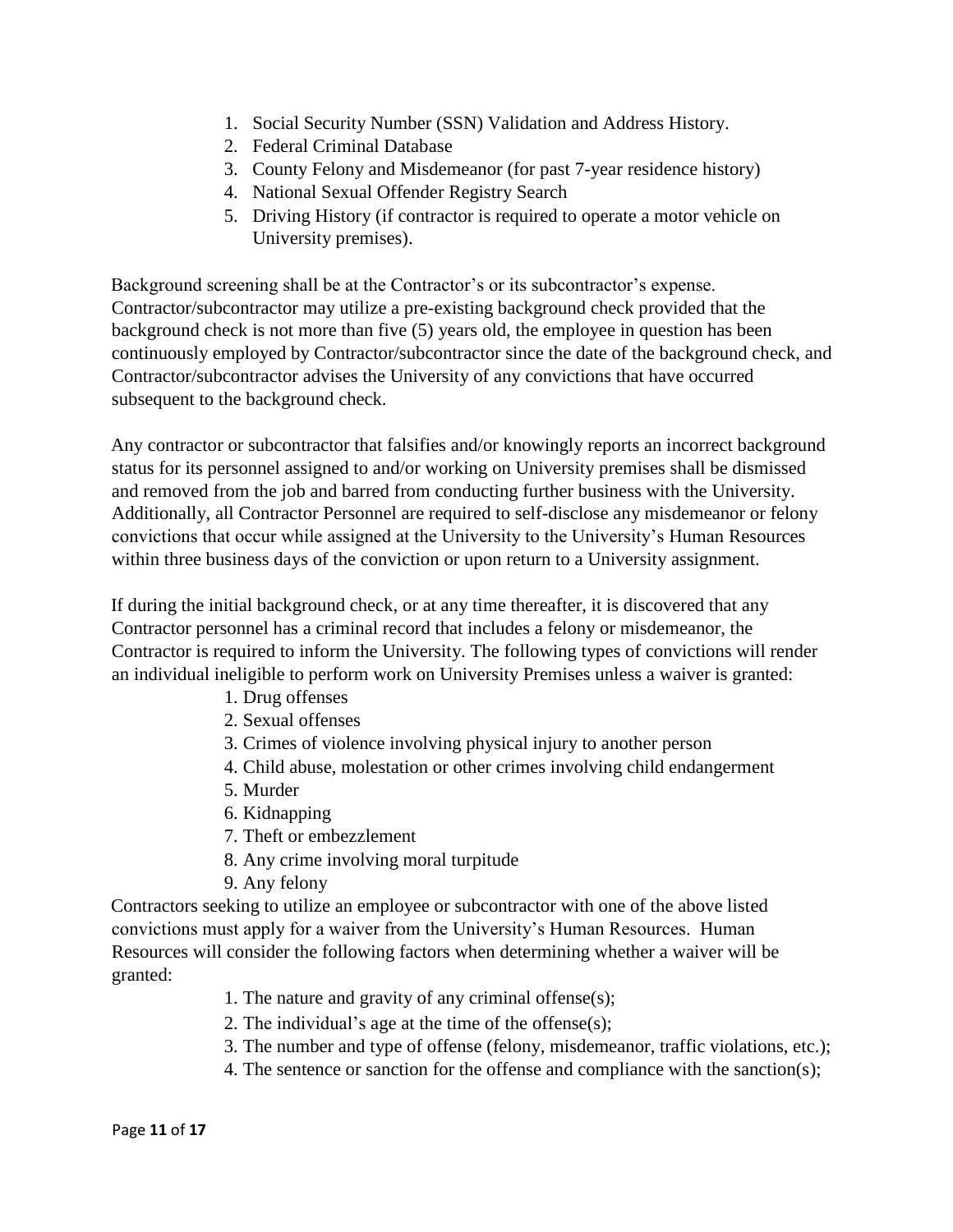- 5. The amount of time that has passed since the offense and/or completion of the sentence(s);
- 6. Whether there is a pattern of offenses;
- 7. Whether the offense arose in connection with the individual's prior employment or volunteer activities;
- 8. Information supplied by the individual about the offense(s);
- 9. Work record and references after the offense(s);
- 10. Subsequent criminal activity; and
- 11. Truthfulness of the individual in disclosing the offense(s).

The University may refuse to grant a waiver at its sole discretion.

Contactor shall be responsible for complying with all applicable state, federal and local laws in conducting the background checks, including without limitation the Fair Credit Reporting Act, and for obtaining all required releases to share information from the background check with the University. Contractor agrees that it will indemnify and hold harmless the University from any claims arising in connection with obtaining the background checks.

1.32 All Contractor employees and all tier subcontractors shall wear a name tag, company shirt, or a company uniform, or some other form of identification displaying the company for whom they are working while on campus.

.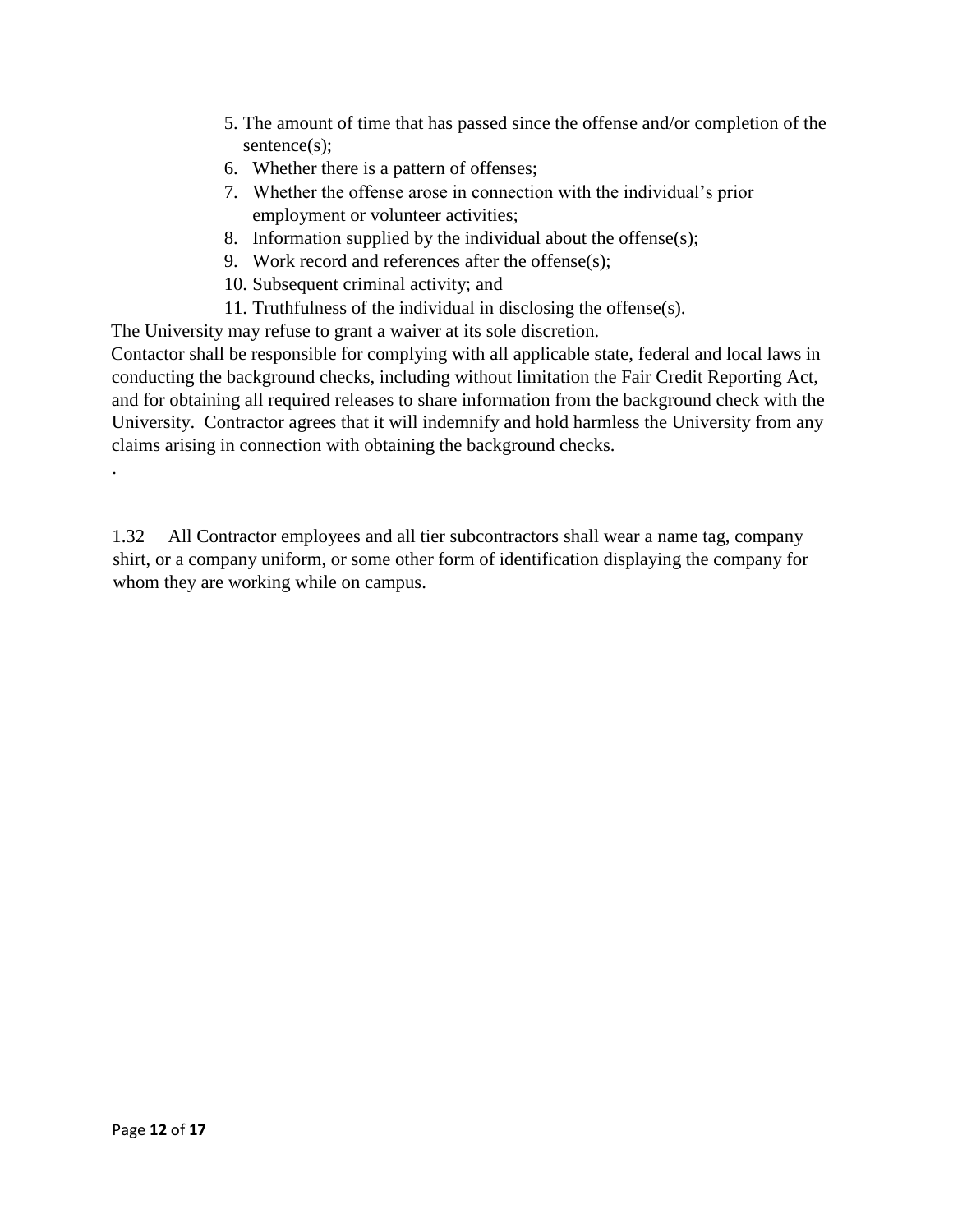## MIAMI UNIVERSITY FACILITIES CONTRACTING OFFICE

# **TIME AND MATERIAL WORK**

### Section 2 - GENERAL SPECIFICATIONS FOR PHYSICAL FACILITIES PROJECTS

- 2.01 The Physical Facilities Department designated staff shall serve as the Time and Material (T&M) Work Coordinator and will oversee the Work and all questions concerning the Work.
- 2.02 Each Contractor shall examine all information or instructions pertaining to the Work; the failure of a Contractor to do so will not be considered as a basis for additional compensation.
- 2.03 Estimates may be required as part of scoping and validating Work Order requests. These requests will come from a Miami Representative (assigned project manager, requestor, or T&M coordinator). The detail and method of estimates may vary based on assumed cost and complexity:
	- The required detail/breakdown may vary from a series of line items that detail scope, subcontractors, contingency, subtotals and totals to simply a total in printed form.
	- The manner of presentation may also vary from a printed (hard copy or electronic) document on company letterhead to simply an email consisting of a description along with total cost.
	- Verbal estimates will only suffice when explicitly determined by a Miami Representative,
- 2.04 In furnishing materials and equipment for Work to be performed per a Time and Material Work Order, the Contractor shall obtain exact dimensions at any given Work site. Scale or figure dimensions provided by the University on any drawings and details are for reference and reflect the correct size and location under ideal conditions and shall not be so construed as to relieve the Contractor of verification responsibility to include taking measurements at the site and furnishing materials or equipment of the correct size and amount, in compliance with all existing codes.
- 2.05 The Work shall be performed in accordance with the provisions of the resulting Contract, which will include this Bidding Document and any Specifications/details and/or drawings pertaining to each specific University-issued Work Orders. All Work shall be performed in a neat and workmanlike manner and shall include all material and labor, unless otherwise specified, necessary to complete the specific Work Order. All rubbish and debris incidental to any Work Order shall be removed from the Miami University property by the Contractor, as often as necessary, as part of the Contract. All salvageable scrap materials are the property of the University and shall be removed to the proper holding area as directed by the University's designated staff.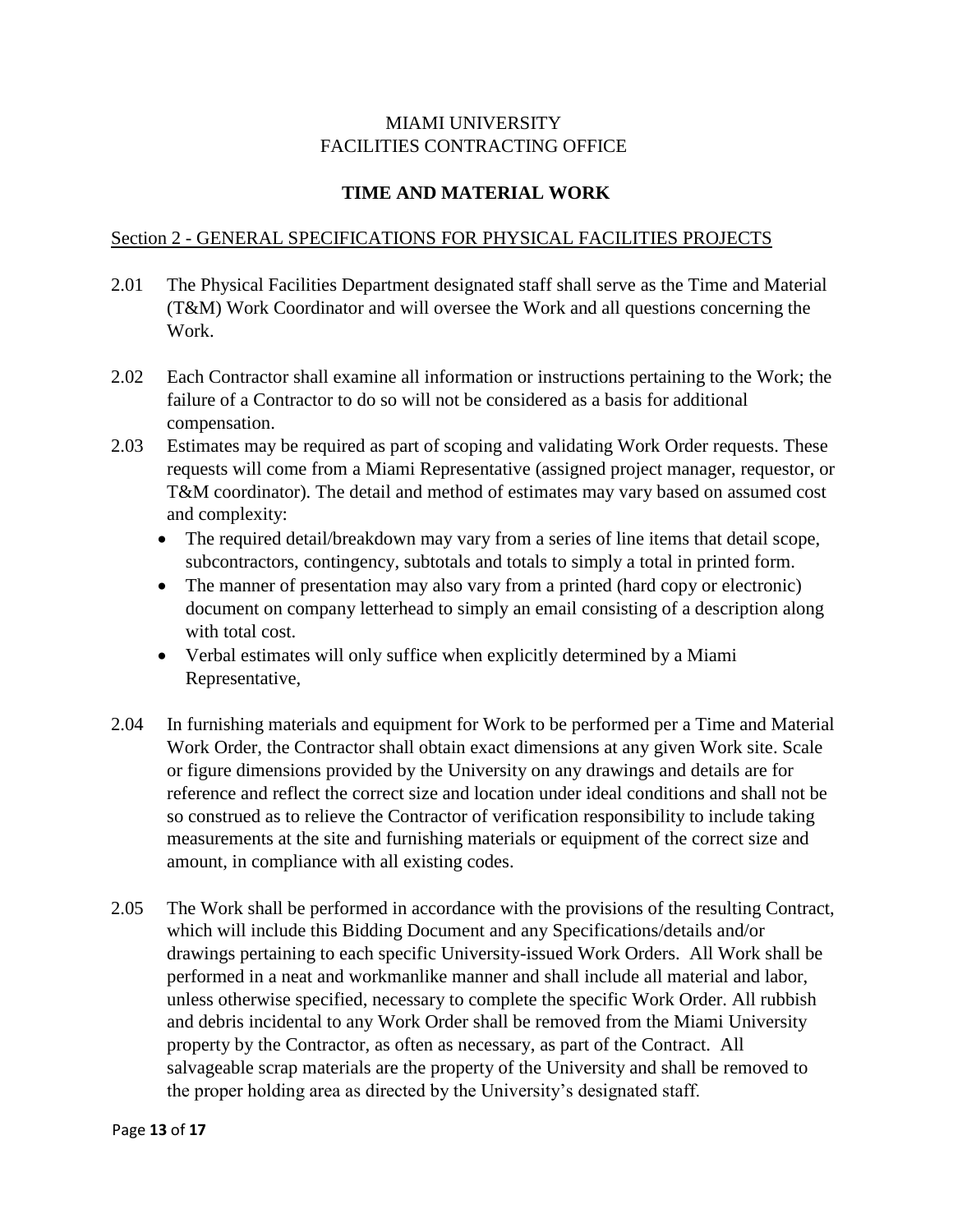- 2.06 All material shall be as stipulated per Miami University standards. No substitutions will be allowed without written approval by the University's designated staff. Any approved substitutions must be equal in every respect to that specified.
- 2.07 Contractors shall ensure that all Work is accomplished in such a manner as to satisfy all applicable laws and regulations, including, without limitation, the requirements of the latest revision of the Ohio Building Code. Work that does not meet the requirements of applicable codes shall be corrected by the Contractor at the Contractor's expense in a timely manner**.**
- 2.08 Should at any time improper or imperfect materials or faulty workmanship be evident, whether before or after inclusion into the Work, the Contractor shall, upon notification by the University's designated staff, cause the removal of objectionable material or correction of workmanship, and the proper material or workmanship shall be installed or accomplished without delay or additional expense to the University. Should the Contractor fail to correct any items deemed to be Defective Work by the University within the period of time specified by the University, the University is entitled to correct the Defective Work through its own forces or that of others, and to recover all costs associated therewith from the Contractor.
- 2.09 The Contractor shall furnish suitable and safe scaffolding, machinery, transportation, tools, utensils, etc. necessary for the proper accomplishment of the Work.
- 2.10 Subcontractors are responsible and liable under the same general terms and conditions as the principal Contractor, including, without limitation, maintaining worker's compensation and general liability insurance throughout the term of the Contract, adhering to drug free safety program requirements and the prevailing wage requirements set forth in Ohio Revised Code Chapter 4115.
- 2.11 All Contractors, before making connections to, or disturbing, any of the service lines in buildings or tunnels, shall obtain permission from the Physical Facilities Department to make the connection or change which may be necessary to fulfill the particular requirements of a given Work Order. The Contractor shall make all connections and changes to service lines in a manner to cause the least interference with the work of the various departments that might be affected, even if this requires night, weekend, or holiday work. The Contractor shall be responsible for damages to University property and shall repair or replace same, to the satisfaction of the University, when said damages are attributed to the Contractor's work.
- 2.12 The Contractor shall be responsible for all damage or injury to property during the prosecution of the Work resulting from any act, omission, neglect, or misconduct relating to the manner or method of executing the Work, or due to defective work or materials. Where such damage or injury occurs, the Contractor shall, at its own expense, restore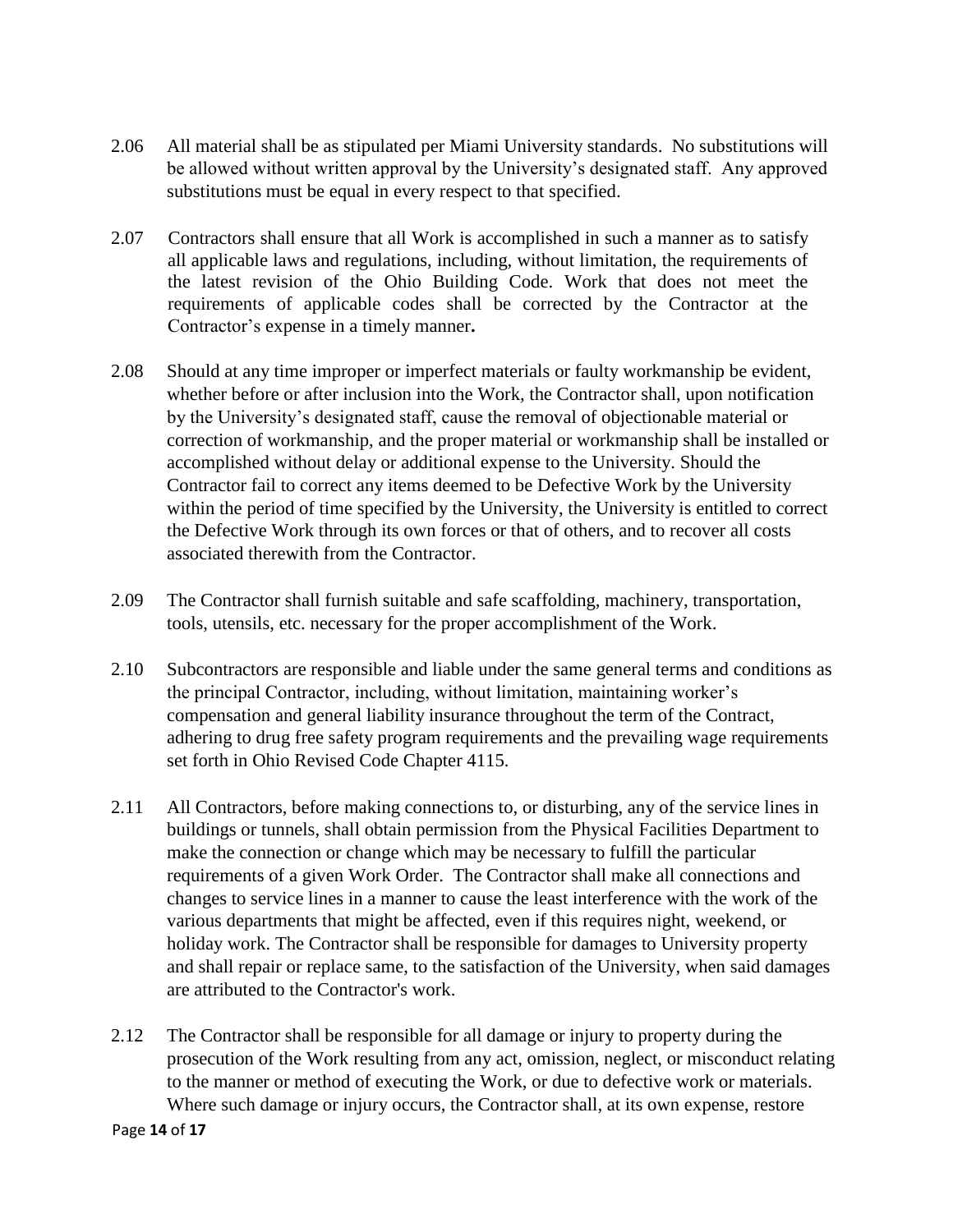such property to a condition similar or equal to that existing before such damage or injury to the satisfaction of the University. This shall apply, without limitation, to the University's turf, shrubs, flower beds, trees, and other growth, sidewalks, roadways, curbs, lighting, and other hardscape features.

- 2.13 The Contractor is to guarantee all labor and materials for one year from date of acceptance of the Work by the University. The Contractor shall provide requested product or equipment data, electronic or hard copies, to include in the Physical Facilities Department's Operation and Maintenance Manuals. All product Warranties shall be provided to the University.
- 2.14 To the fullest extent permitted by law, the Contractor shall indemnify and hold harmless the University and its officials, officers, consultants, agents, representatives and employees, in both individual and official capacities, from and against all claims, damages, losses and expenses, direct, indirect or consequential, arising out of or resulting from its Work.
- 2.15APPLICABLE LAW AND FORUM. The parties hereto agree that it is their intention and covenant that the State of Ohio shall have exclusive jurisdiction over any action or proceeding concerning the Contract and/or performance and that the laws of Ohio shall be applicable and shall govern the parties' rights and responsibilities in the performance of the Contract.
- 2.16 Hours of Work Work under this contract shall be accomplished during normal University work hours unless otherwise approved by the University's designated staff. These hours are Monday through Friday from 7:00 AM until 6:00 PM, with occupied residence hall work hours of 9:00 AM to 6:00PM. Contractors are expected to honor all University holidays and exam week limitations unless pre-approved by the University's designated staff**.**
- 2.17 Parking The Contractor must contact the Physical Facilities Department to determine the policy governing parking of cars that will be driven to the campus by workmen and must obtain a valid parking permit if required.
- 2.18 Smoke-and Tobacco-Free Environment Policy The University is a smoke-free and tobacco-free environment indoors and outdoors. Contractors shall acquaint themselves with and follow the University's established policy, which can be viewed at [www.miamioh.edu/about-miami/pubs-policies/smoke](http://www.miamioh.edu/about-miami/pubs-policies/smoke-free-policy/)[freepolicy//.](http://www.miamioh.edu/about-miami/pubs-policies/smoke-free-policy/) Contractors shall enforce these restrictions on any individual employed by the Contractor or its Subcontractors.
- 2.19 Contractors shall furnish outside storage for paints and other flammable liquids. In addition, the Contractor shall provide one 20# ABC Dry Powder fire extinguisher in a location central to the areas where paint is being applied, and readily accessible.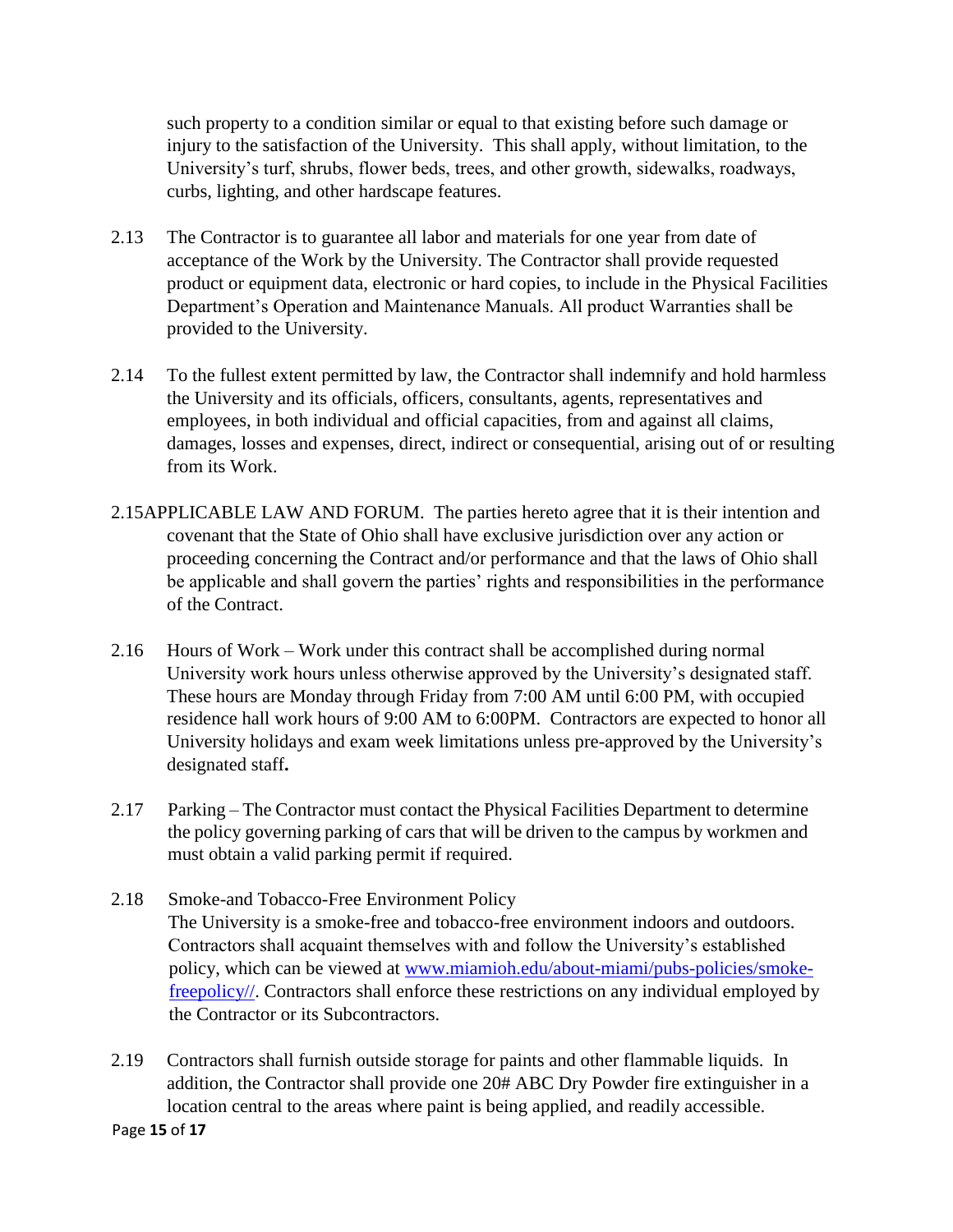- 2.20 The Contractor's employees and subcontractors are required to evacuate campus buildings during fire alarms and abide by all University emergency drill procedures.
- 2.21 Contractor employees and subcontractors are not permitted to enter buildings other than those at which the Contractor's Work is being performed.
- 2.22 Temporary barricades, traffic (pedestrian or vehicle) control devices, and needed lighting shall be furnished, erected, and maintained by the Contractor as required by the University.

#### 2.23 Accident Prevention

The Contractor shall exercise every precaution at all times for the protection of persons and property, and hazardous conditions shall be guarded against or eliminated. This protection includes without limitation providing sheeting and shoring, barricades, guards, night watchmen, and warning lights, for any given Work Order as warranted and/or as may be directed by the University's designated staff.

The Contractor shall have available to all construction crews for immediate use the articles as outlined in the publication of the American Red Cross "First Aid to the Injured."

#### 2.24 Safety

The Contractor shall:

- A. Comply with all federal, state, local and University regulations including, but not limited to:
	- 1. Confined Space
	- 2. Trenching and Shoring
	- 3. Lockout/Tagout
	- 4. Cutting and Welding / Hot Work
	- 5. Lead Exposure
	- 6. Other special provisions as may be set forth
- B. Designate one person to be responsible for carrying out Contractor's obligation under this Section;